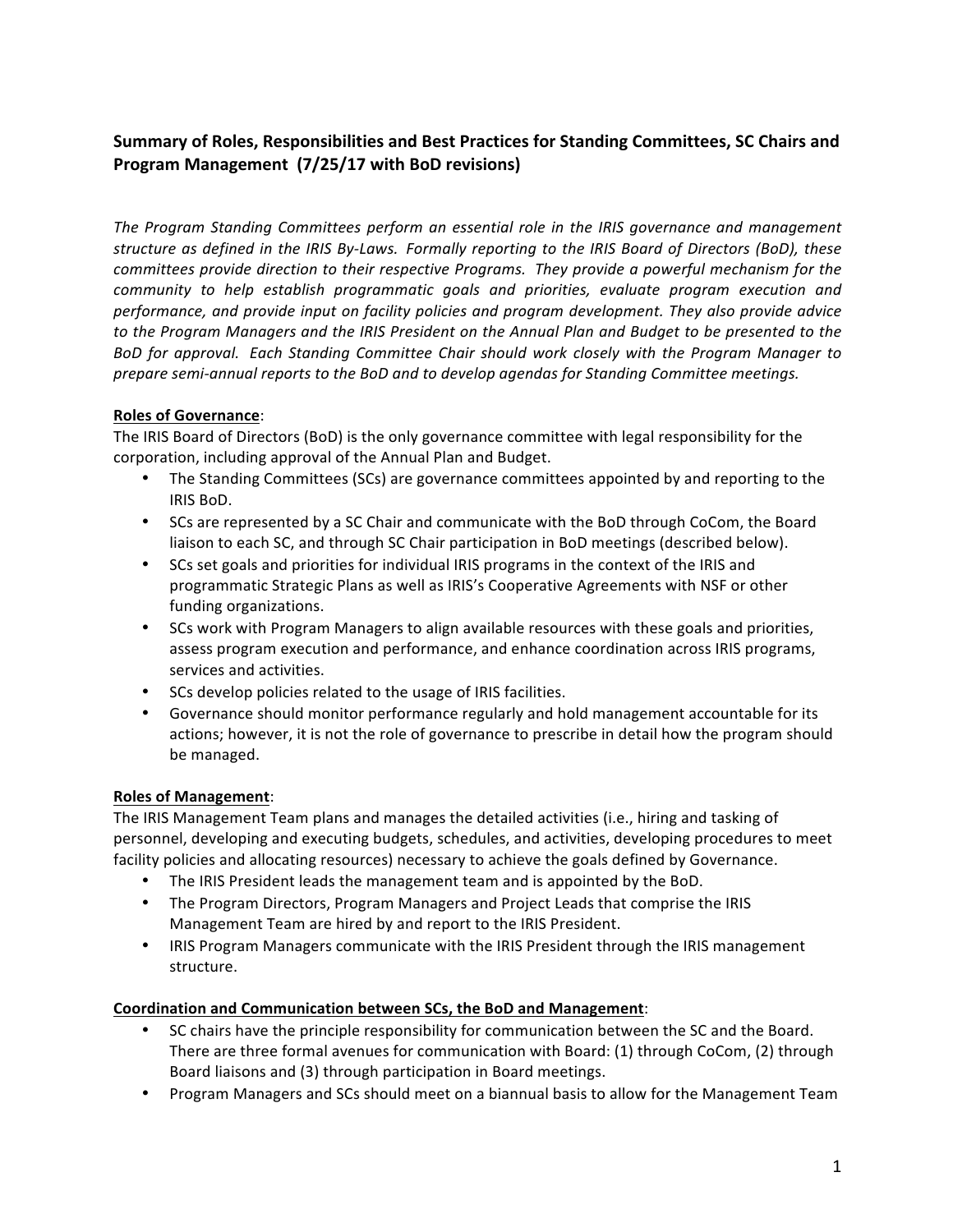to report on program status, provide and review budget proposals, and receive advice from the IRIS community.

- The IRIS Management Team will facilitate these meetings and coordinate with the SC Chair on setting the agenda and objectives for each meeting. Meetings should be scheduled at a time and place so as to enable all committee members, including the Board liaison, to attend, if at all possible. If the Board liaison cannot attend a SC meeting in person, they should call in to the meeting.
- Appropriate observers are encouraged to attend SC meetings (subawardees, network operators, etc.), but are not voting members of the SC.
- Executive Sessions may be called to remove conflicted participants from the discussion, or may occur regularly at SC meetings. Executive Sessions will generally include SC members, the Program Manager and the Board liaison. The SC Chair may call an Executive Session without the IRIS Program Manager present to discuss management issues, but the results of these discussions should be shared with the Program Manager, or if more appropriate, with IRIS senior management and the BoD.
- Regular calls should be held between the Program Manager and the SC Chair to keep the chair informed and to avoid any "surprises" at SC meetings. The frequency of these calls should be determined by the SC Chair and Program Manager.
- Conference calls or online meetings may be called between the regularly scheduled SC meetings, as appropriate.
- To facilitate communication between the BoD and SCs, SC Chairs will be invited to participate in least one meeting of the Board of Directors each year, including an Executive Session with the Board. At other BoD meetings, time will be allocated for SC Chairs to virtually communicate key issues and concerns during the regular CoCom report.

## **Strategic Planning**:

- SCs will review the strategic goals of the program on a regular basis and provide advice on prioritization of these goals to the Program Manager.
- SCs will review, with the Program Manager and appropriate IRIS staff and subawardees, technical and budgetary impacts to the program and how they relate to the program's strategic priorities. If necessary, the SC will review program goals and revise as required.
- SC members are the representatives of the broader IRIS community and must represent not only their own programmatic needs, but based on discussions with other community members, the needs of all IRIS facility users.

## **Budget Planning:**

- NSF (or other funding agencies) will provide the BoD and the IRIS President with budget guidance for the coming year.
- The BoD and the IRIS President will provide annual programmatic budget targets to Program Managers and SCs based on guidance provided by NSF (or other funding agencies).
- Program Managers will develop draft budgets for review by the SCs based on the strategic guidance and programmatic priorities established by the SCs and implementation requirements. The level of budget detail provided should be sufficient for the SCs to gain a meaningful understanding of how resources are being allocated by task.
- SCs and Program Managers should discuss and evaluate this draft budget. SCs may recommend changes to programmatic priorities if the budget will not allow full implementation, in which case management will make appropriate changes to the budget.